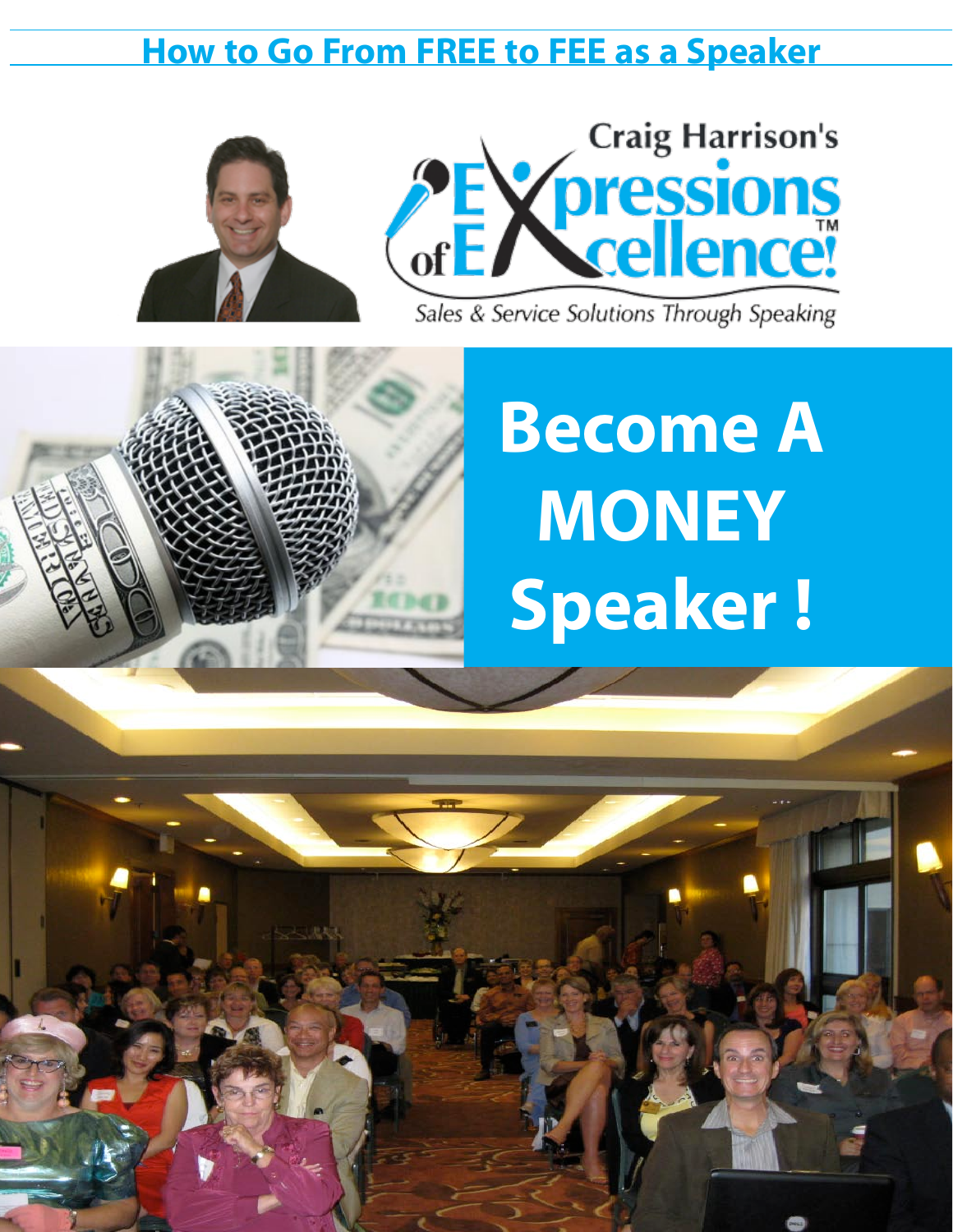# Toastmasters: Your Staging Area



"If you get out of Toastmasters everything there is to get out of Toastmasters You'll never get out of Toastmasters!" — Helen M. Blanchard International President 1985-86

#### **Your Next Steps WITHIN Toastmasters**

- $\cdot$  Join advanced clubs to master storytelling, humor<sup>1</sup>, technical communications, etc.
- Join your District's Speakers Bureau to speak beyond Toastmasters
- Deliver Success-Communication and Success-Leadership Modules
- Deliver keynotes, plenary and breakout sessions at District and Regional Conferences, and International Conventions
- Speak at District Leadership Institutes, Trainings, Demonstration Meetings
- Speak on your local Cable Access TV channel's Toastmaster program
- Enter Contests of all kinds:
	- International<sup>2</sup> ▶ Humorous
	- Tall Tales ● Storytelling
- ❖ Work advanced manuals such as:
	- The Entertaining Speaker ♦ Specialty Speeches
	- The Professional Speaker **♦** Storytelling
	-
- 
- 
- Humorously Speaking **♦ Special Occasion Speeches**



❖ Complete the Accredited Speaker Program





To learn more about the 'comedy club' LAUGH LOVERS, mid-Peninsula's PRO-TOASTIES for emerging<br>and aspiring professionals e-mail Craig@ConsummateToastmaster.com.

<sup>&</sup>lt;sup>2</sup> Learn from World Champions of Public Speaking on their annual Caribbean cruise: www.tramex.com/wcs.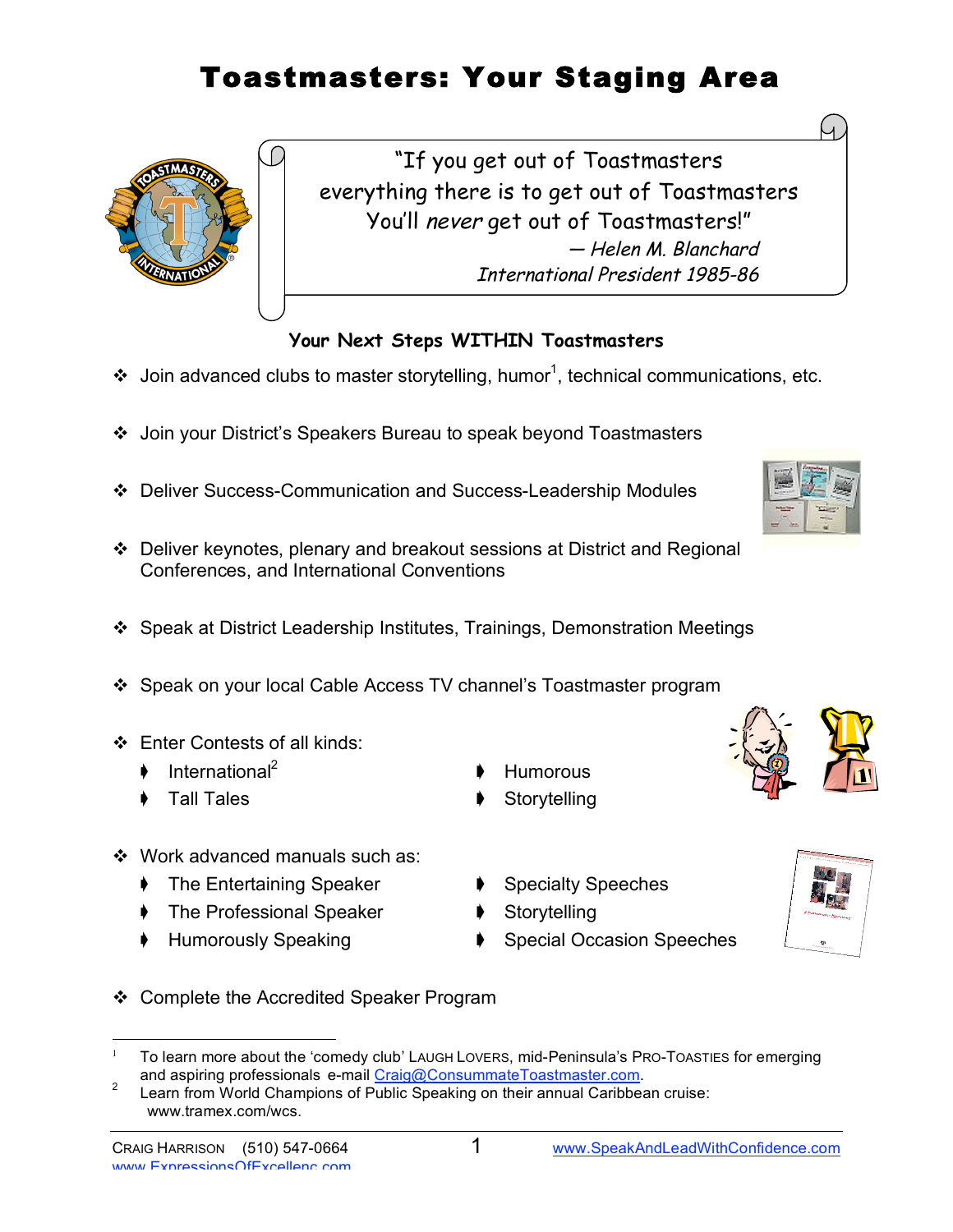# What Will You Be Known For?

The Perception: The jack-of-all-trades is a master of none.

## **It's Time to Specialize**

| Toastmasters                         | <b>Professionals</b>                  |
|--------------------------------------|---------------------------------------|
|                                      |                                       |
| Speak on different topics each week. | Speak about the same topic each week. |

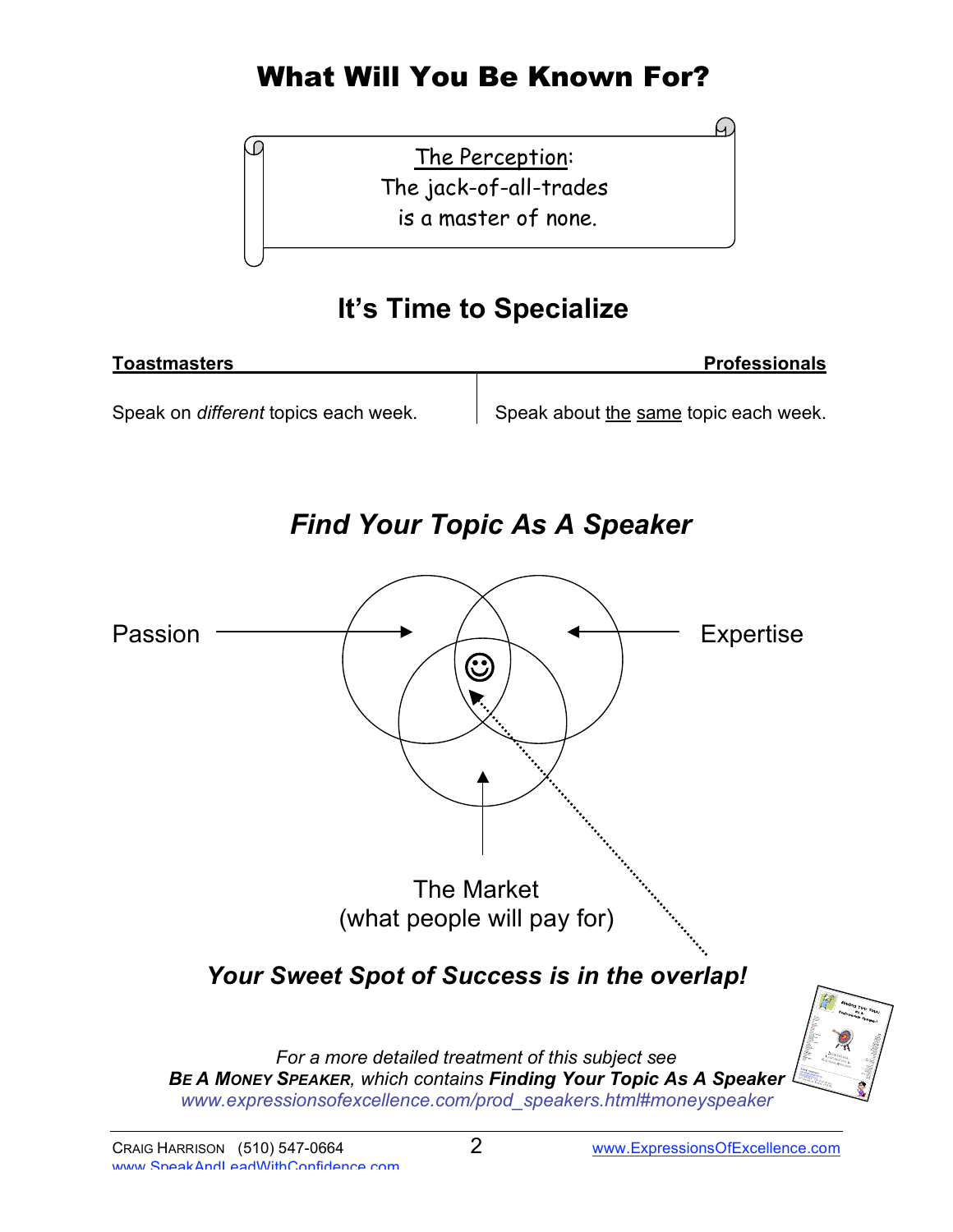Developing Your Expertise



## **Drill Deep: Experts Get Hired First!**

| <b>Toastmaster Speaker</b>                           | <b>Professional Speaker</b>                                                                                |
|------------------------------------------------------|------------------------------------------------------------------------------------------------------------|
| <b>Generalists</b><br>They know a little about a lot | <b>Subject Matter Experts (SMEs)</b><br>They develop depth of knowledge and<br>eventually "lead the field" |

# *What will you be known for?*



### *How will you establish credibility as an expert? Awards, Credentials, Publications, Media, etc?*

$$
\qquad \qquad \text{or} \qquad \qquad \text{or} \qquad \qquad \text{or} \qquad \qquad \text{or} \qquad \text{or} \qquad \text{or} \qquad \text{or} \qquad \text{or} \qquad \text{or} \qquad \text{or} \qquad \text{or} \qquad \text{or} \qquad \text{or} \qquad \text{or} \qquad \text{or} \qquad \text{or} \qquad \text{or} \qquad \text{or} \qquad \text{or} \qquad \text{or} \qquad \text{or} \qquad \text{or} \qquad \text{or} \qquad \text{or} \qquad \text{or} \qquad \text{or} \qquad \text{or} \qquad \text{or} \qquad \text{or} \qquad \text{or} \qquad \text{or} \qquad \text{or} \qquad \text{or} \qquad \text{or} \qquad \text{or} \qquad \text{or} \qquad \text{or} \qquad \text{or} \qquad \text{or} \qquad \text{or} \qquad \text{or} \qquad \text{or} \qquad \text{or} \qquad \text{or} \qquad \text{or} \qquad \text{or} \qquad \text{or} \qquad \text{or} \qquad \text{or} \qquad \text{or} \qquad \text{or} \qquad \text{or} \qquad \text{or} \qquad \text{or} \qquad \text{or} \qquad \text{or} \qquad \text{or} \qquad \text{or} \qquad \text{or} \qquad \text{or} \qquad \text{or} \qquad \text{or} \qquad \text{or} \qquad \text{or} \qquad \text{or} \qquad \text{or} \qquad \text{or} \qquad \text{or} \qquad \text{or} \qquad \text{or} \qquad \text{or} \qquad \text{or} \qquad \text{or} \qquad \text{or} \qquad \text{or} \qquad \text{or} \qquad \text{or} \qquad \text{or} \qquad \text{or} \qquad \text{or} \qquad \text{or} \qquad \text{or} \qquad \text{or} \qquad \text{or} \qquad \text{or} \qquad \text{or} \qquad \text{or} \qquad \text{or} \qquad \text{or} \qquad \text{or} \qquad \text{or} \qquad \text{or} \qquad \text{or} \qquad \
$$

Create a plan to acquire the expertise you need to set yourself apart from the rest.

*Enroll in classes, volunteer with industry leaders, find a mentor, etc.*

*For Craig's free handout on Getting Your Articles Published e-mail Craig@ExpressionsOfExcellence.com with "Article Writing" in the subject line.*



*For the National Speakers Association's perspective on the state of the industry, read their white paper here: www.ExpressionsOfExcellence.com/NSA/ 2010\_NSA\_whitepaper.pdf*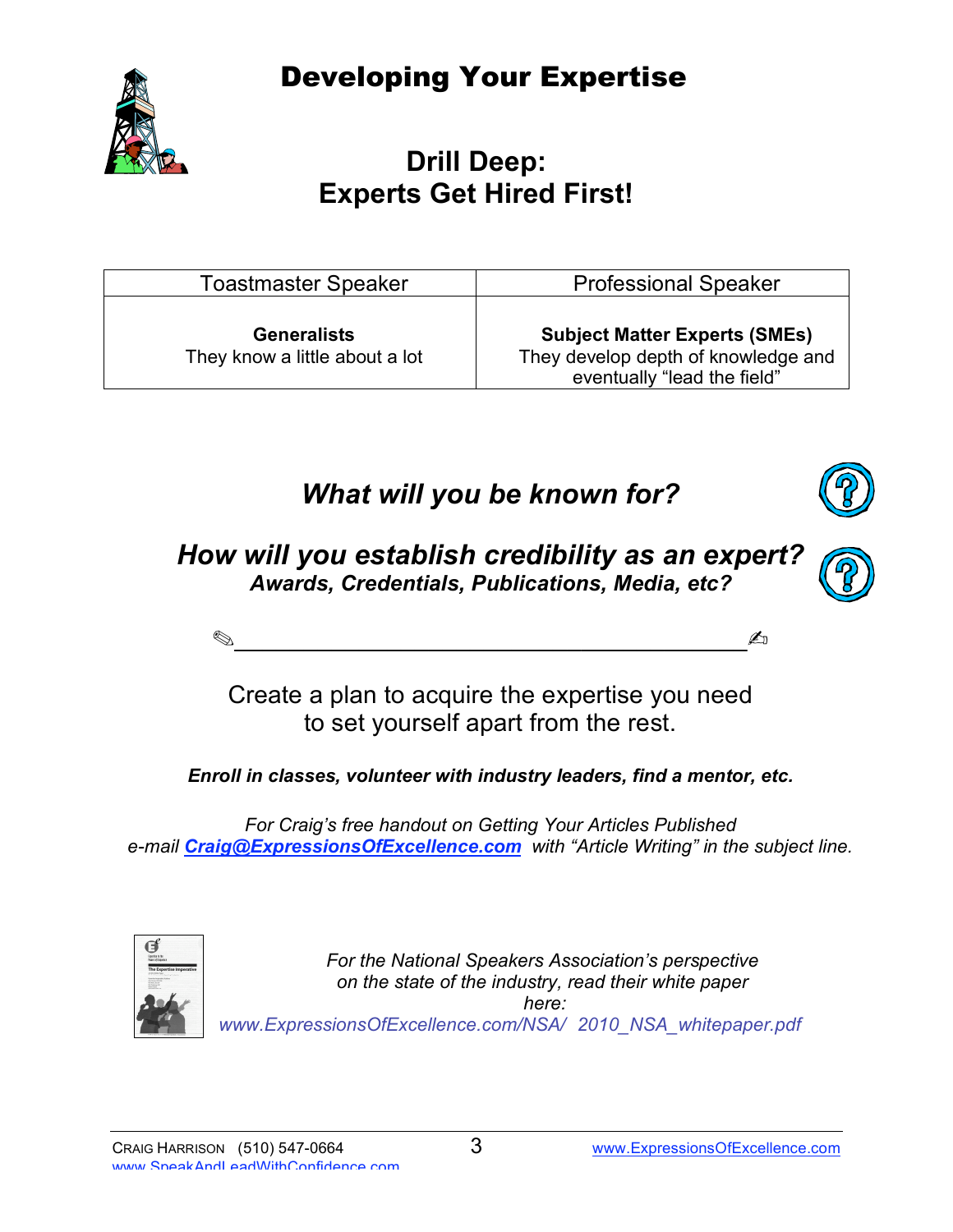## Becoming An Audience-Centered Speaker

"People don't care how much you know until they know how much you care!" — John C. Maxwell

- ❖ Now it's About THEM, not You!
- \* Cater to Your Customers: What can you do for them?
- ❖ Research<sup>3</sup> and Customize<sup>4</sup>!

The more they pay, the more they expect: either be funnier, more informative, more motivational, etc.



 $3<sup>3</sup>$  A sample pre-program questionnaire can be found here:

www.ExpressionsOfExcellence.com/harrison\_survey.pdf<br>A free special report on Customizing is available from Craig@ExpressionsOfExcellence.com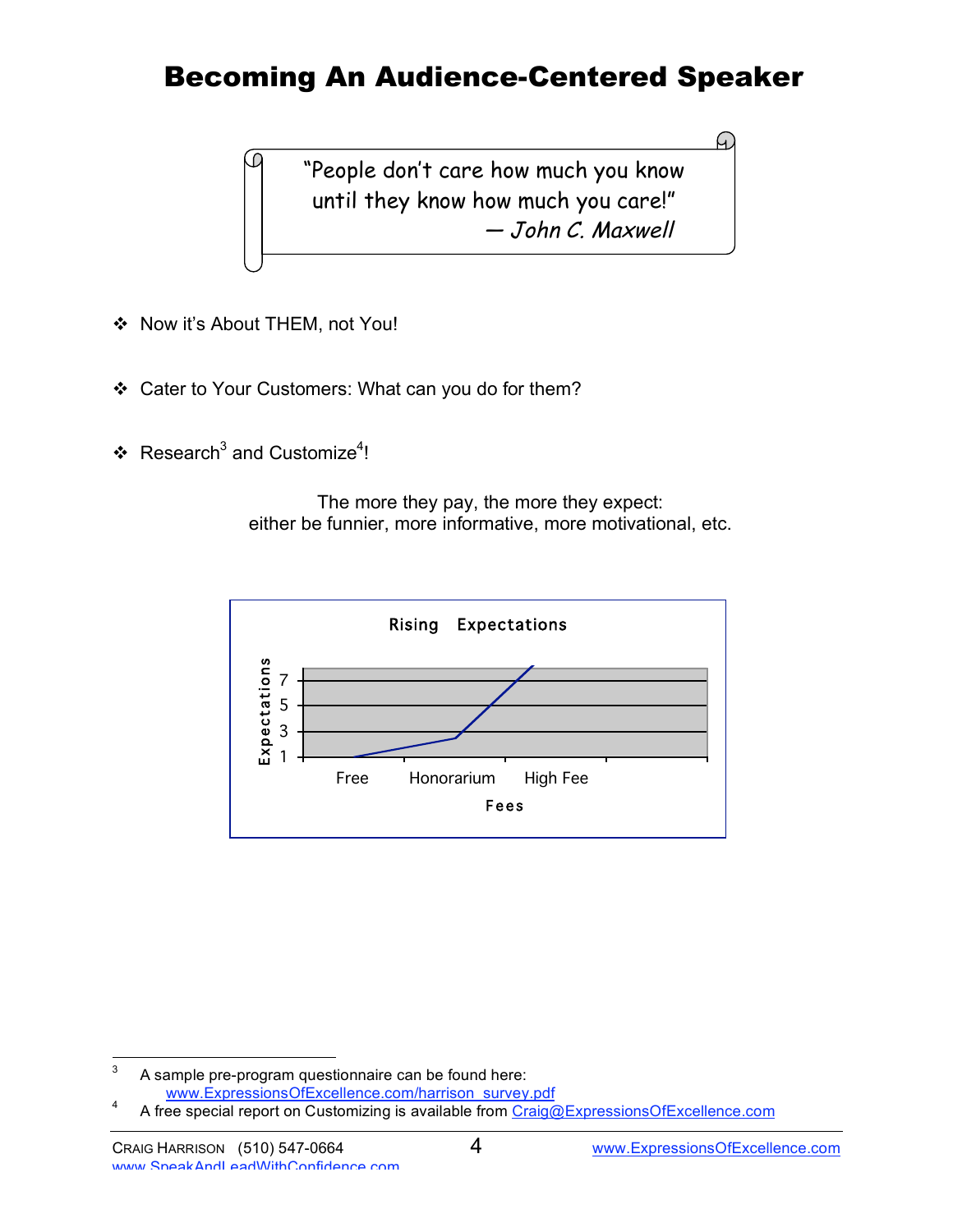

# Going From Good To Great

"Are you perfecting your craft, or just the mistakes you make?" — Craig Harrison

- Feedback is GOOD (unless it's from your microphone): Be open to it!
- ❖ Use Evaluation<sup>5</sup> forms to gather pertinent feedback: Review for themes and patterns
- ❖ Use Coaching for continuous improvement
- Use Videotaping to improve:
	- Watch it with and without sound
	- Watch it at regular speed and faster
	- Watch your audience to see where they are and aren't captivated
	- Watch it with others, including veteran speakers, for insights
- Don't perfect what you're great at; improve at your weak points:
	-
	- ♦ Questions and answers ♦ Humor
	-
	- ♦ Openings and closings ♦ Negotiation
	-
- Research 6rammar
	-
	- Instruction sets ➧ Improvisational skills
		-
		- Etiquette ♦ Listening skills
- Become a student of Speaking and other Speakers too; styles abound.
- Become a student of Audiences, Room Dynamics and Microphones







<sup>&</sup>lt;sup>5</sup> A sample post-program evaluation form can be seen here: www.ExpressionsOfExcellence.com/Harrison\_Eval.pdf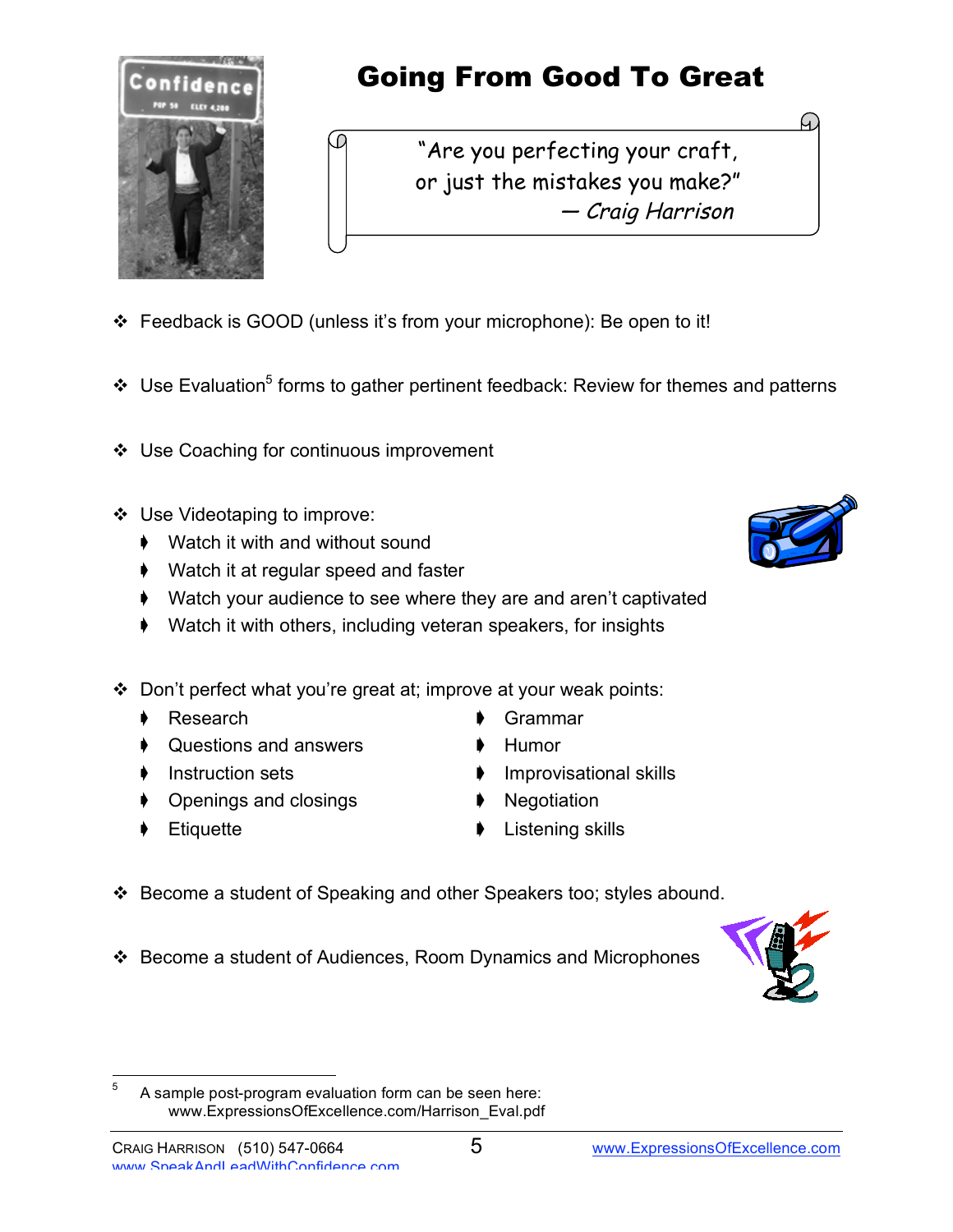# Speaking Beyond Toastmasters

- Work The Animal Circuit: Take your 22-minute speech on the road
	-
	-
	-
- Lions ♦ Rotary
- Elks Soroptimists
- Moose ▶ Kiwanis
- Climb the ladder: Local, Regional, National, International
- Associate with Associations. Thousands of them exist. Find ones that are a good fit for your message and cultivate those relationships.
- Speak for Chambers of Commerce, Convention & Visitors' Bureaus and to Small Business Administration audiences if there's a good fit.
- Collect videotape of yourself for your "Demo Video"
- ❖ Speak at Speakers Showcases
- Connect with Meeting Planners people who hire speakers, through organizations such as Meeting Professionals International (MPI) www.mpiweb.org and American Society of Association Executives (ASAE) www.asaenet.org
- Attract the interest of Speakers Bureaus through demonstrating your Unique Selling Proposition (USP) — what you do/say/create that nobody else can, or at least not as well as you.
- $\cdot \cdot$  Pro Bono speeches, if a good opportunity exists to obtain paid work from them, will offer exposure, experience and a way to try new approaches and new material. Of course, pro bono work has its own rewards too.